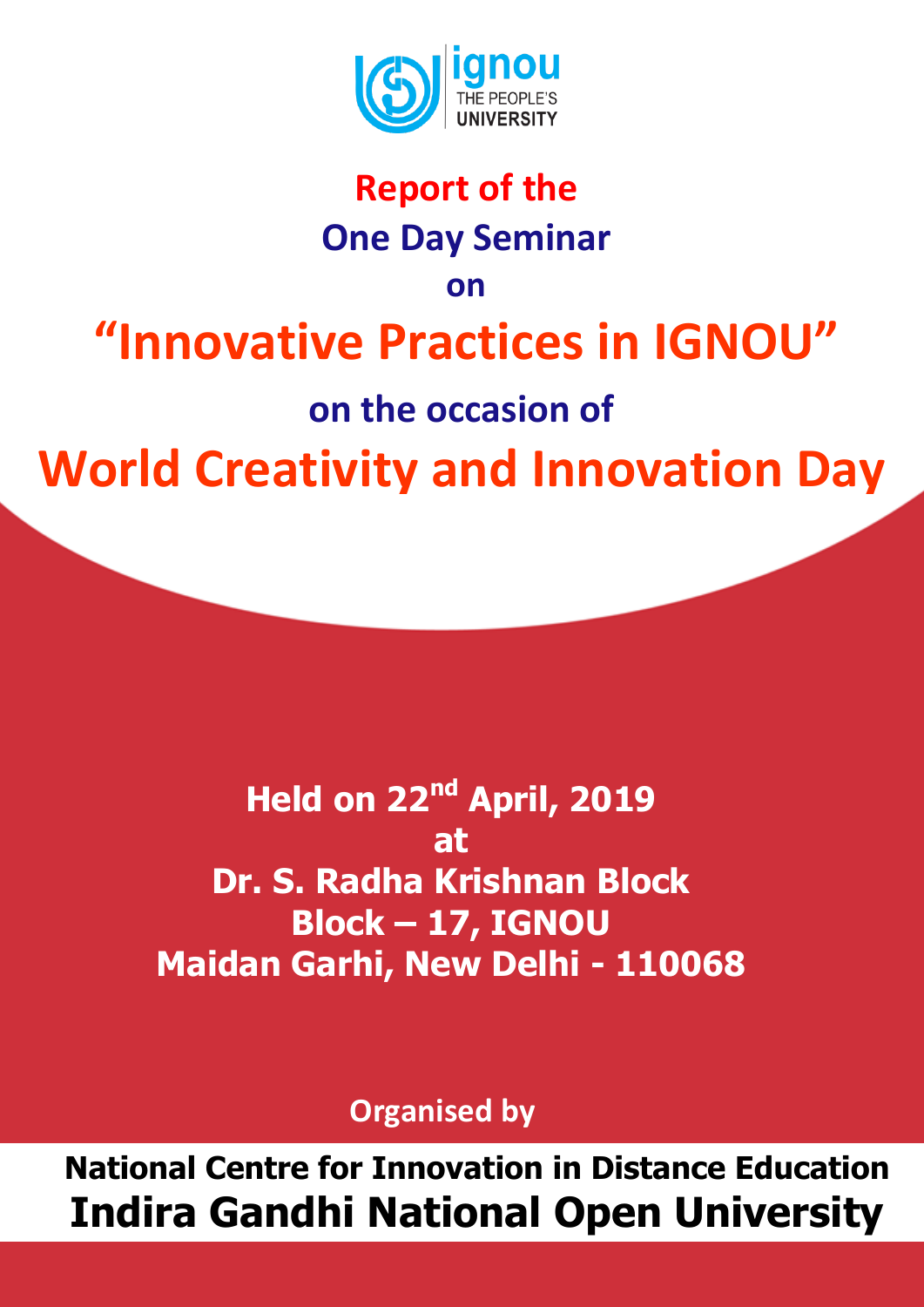## **One Day Seminar on "Innovative Practices in IGNOU" on the occasion of World Creativity and Innovation Day**

On the occasion of World Creativity and Innovation Day NCIDE organized a one day seminar on "Innovative Practices in IGNOU" on April 22, 2019 at Dr. S. Radha Krishnan Block IGNOU. In order to inculcate the culture of creativity and innovation in the society and educational institutes, in 2017 the United Nations resolved to observe April, 21 as the World Creativity and Innovation Day every year.



Besides two keynotes on Innovations in ODL, emphasizing on Future Prospects of Innovation and Creativity and Innovation by eminent experts, there were ten presentations on Innovative Practices in different fields of ODL. The basic objectives of the seminar were to:

- Observe the World Creativity and Innovation Day and create awareness about creativity and innovation
- Discuss and share experiences on innovative practices in different fields of ODL,
- Develop insight about the various innovative practices implemented at IGNOU,
- Deliberate on Future Innovations required for the growth and development of ODL system in general and IGNOU in particular

After welcoming the Pro Vice Chancellor, keynote speakers, resource persons and the participants, a brief introduction and purpose of observing the World Creativity and Innovation Day was given by Dr. Oum Prakash Sharma, Director, NCIDE.

The seminar commenced with the launch of a book titled "A Collection of Innovation and Ideas in the Open and Distance Learning System" compiled and edited by NCIDE faculty. Besides it the IDEABANK@IGNOU was also launched on this occasion.



The first Keynote Address on Creativity & Innovation was by **Prof. Om Vikas**, Former Director, ABV-IIITM-Gwalior who in his detailed presentation touched upon various aspects of creativity and innovation covering its definition and its impact on society and economy. He underscored on the culture of inculcating innovation right from our school education so as to have the same embedded in our way of working. He also highlighted the abysmal (57th) place India has in the Global Innovation Index (GII 2018) and urged to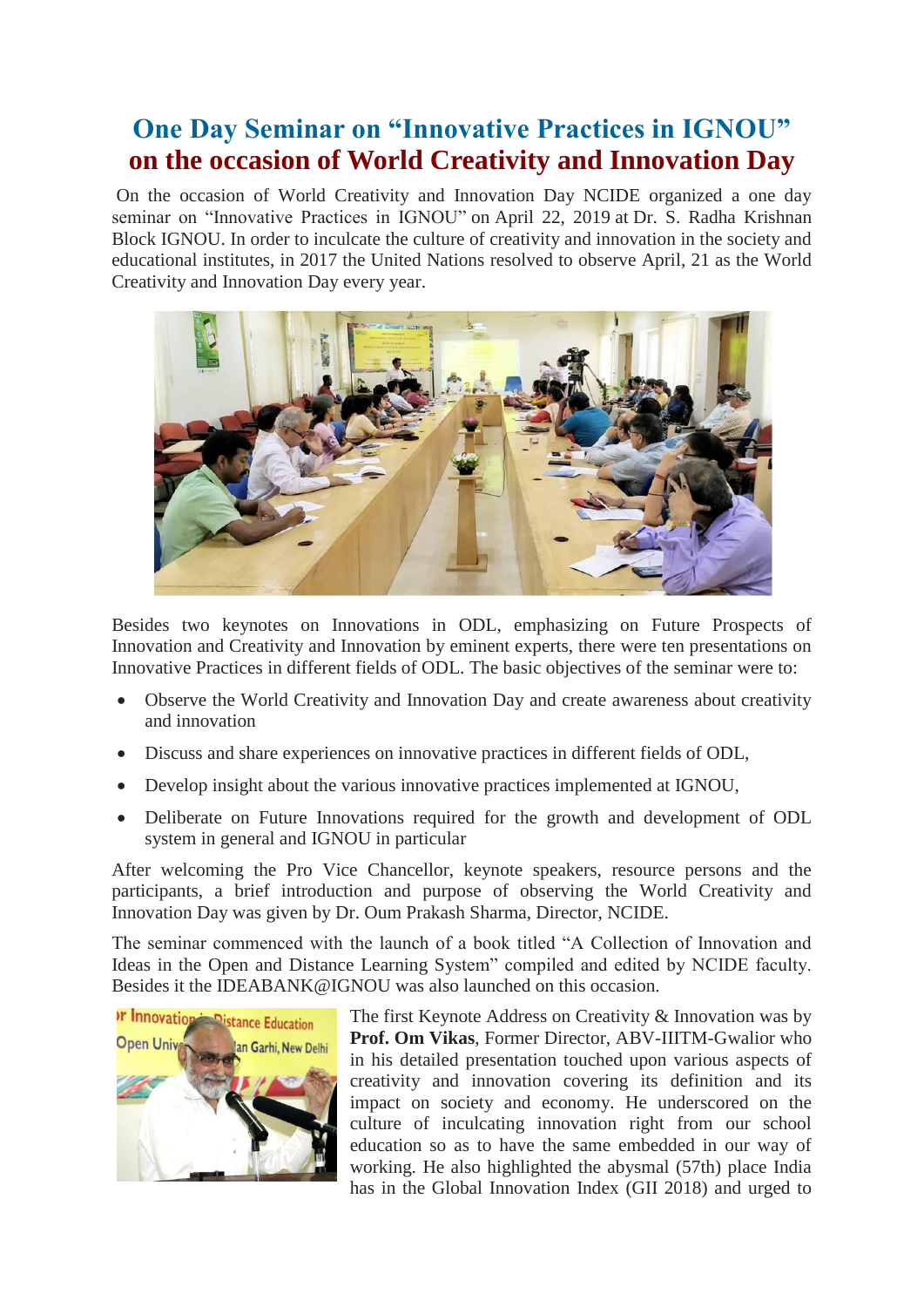change it by having project based learning in higher education. He emphasized on the need for next generation education to have Knowledge, Skills and Aptitude, as the innovation pre-requisites. While explaining 4 Stages Innovation Skills for Thought Process Development, he highlighted the though process adopted by great scientist and philosophers like Einstein, Leonardo-da-Vinci Thomas Edison etc. He made a point that IDEABANK@IGNOU is a much needed initiative in the field of higher education which should also have mechanisms for interaction between teachers and students discussing on ideas and innovations.

**Prof. Ravindra Ramachandra Kanhere**, Pro Vice Chancellor, IGNOU in his address highlighted on the System of Innovation in our country and deliberated on the need of harnessing and developing creative skills among the students at all the levels of education in India. He highlighted on the future innovations in the field of life sciences. Giving examples of research innovations being done at laboratories in biology, he highlighted how stem cell and other research and development



in the field can revolutionize lives. He also emphasized on Innovation Governance as a key for innovative initiatives to flourish. He stressed upon the need to innovate to bring efficiency in the processes at the university. While discussing about innovations in IGNOU, he highlighted the areas like study material distribution, e-office, student support for limited enrolment programmes and examination and evaluation, where innovation is strongly required.



**Prof. Santosh Panda**, Professor, STRIDE delivered Keynote Address on "Innovations in ODL". He discussed on how NCIDE was conceptualized and highlighted that one of the important activities of NCIDE which was envisaged is nurturing new ideas of the various stakeholders and functionaries of ODL system at the grass-root level, providing them a platform to speak about their ideas, research on ideas and innovation, and provide them

incubation at their own places. He dwelt upon the diffusion of innovations theory proposed by Everett Rogers. He also discussed about organisational learning, social shaping of technology, strategic planning vis a vis holistic planning, innovation vs disruption, MOOCs, jugaad innovation, innovations in curriculum design, skilling, technology, and transaction. He highlighted the major features of innovative programme on Post-Graduate Diploma in E-Learning. He discussed NSQF (TVET system), HE skilling/ vocational education, HE competencies formulation, in India and gave a brief overview of skill levels, curriculum and credits, skill areas and credits, teaching-learning framework, teaching-learning components, in context to UG programmes of ODL system.

Post lunch sessions had invited talks and presentations by the teachers and academics of the university who have done some innovation and are involved in implementing innovative practices. The presenters included Schools' Directors and Units' Heads and faculty from the various Schools of IGNOU presenting innovation indicatives at their respective Schools/Units including:

 Innovative Programme Design for MA in Women's and Gender Studies by **Prof. Nilima Srivastava**, Director, SOGDS, IGNOU